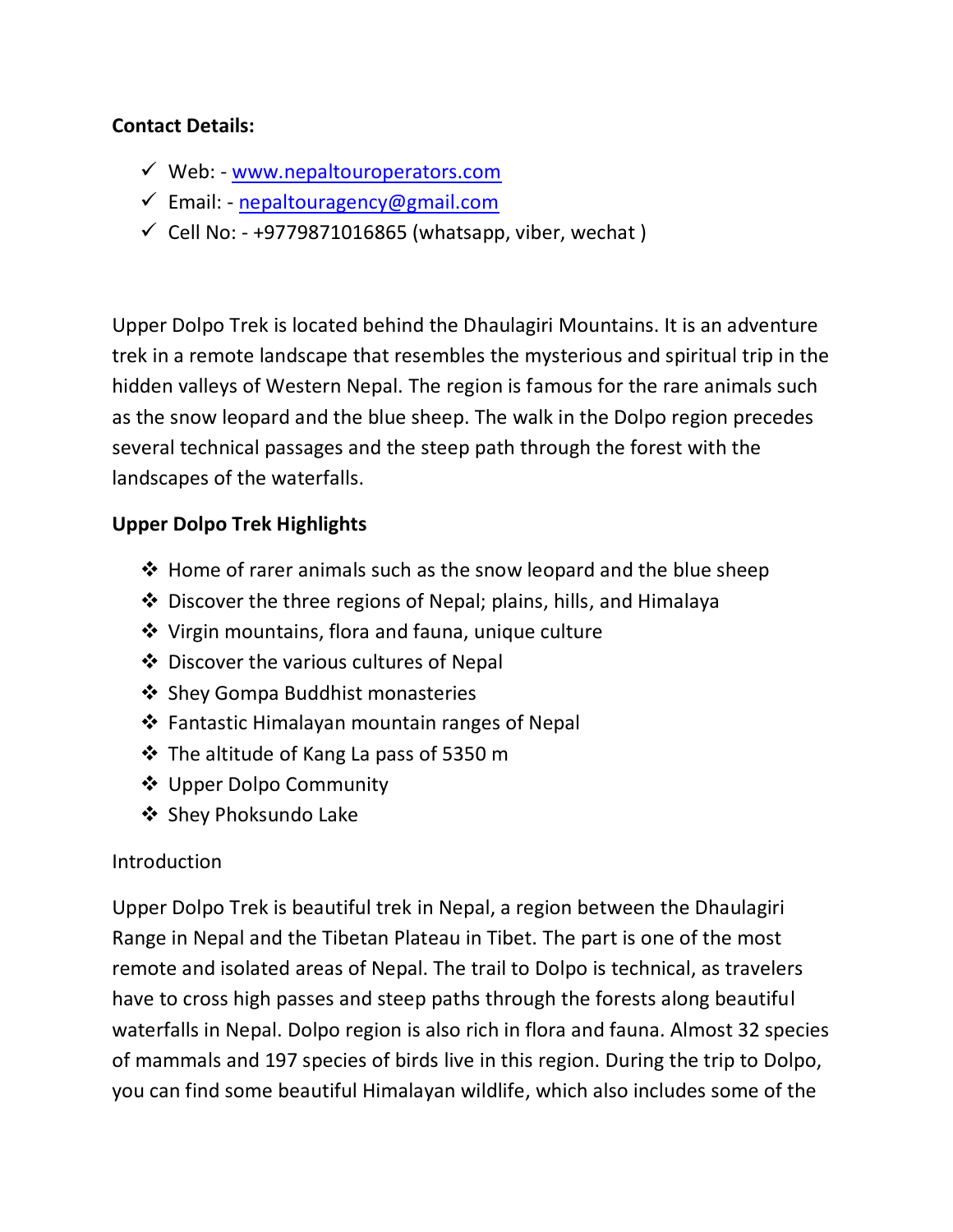rarest animals on earth, such as the Himalayan blue sheep, the musk deer, and the most unique of all, the snow leopard.

This fantastic trekking destination in Nepal has also been the focus of attention through some films. In the Dolpo region, Two films were shot In 1999, titled Himalaya was nominated for an Oscar award, and another film The Caravan was also nominated for an Oscar for best category of foreign films. These two films will give you a picture of what this place is and a glimpse of the fantastic beauty and the isolated but unique colonization and culture of the inhabitants of the Dolpo region. Your trek to the Upper Dolpo begins from Jhupal, and during your trek in the Dolpo region, you will cross several beautiful landscapes and a high mountain pass. The trip also takes you across the beautiful lake of Shey Phoksundo Lake. The Shey Phuksundo trek is also part of your journey as a deep blue lake in the desert, although the scenery makes your trip heavenly. Shey Phoksundo camping and trekking are very popular, but lately, Shey Phoksundo mountain biking is gaining popularity and is a form of adventure activity in this region. Dolpo region is not only about its natural splendor, but the unique cultural and social aspect of this region is also fascinating. The Himalayan community is deeply rooted in the Buddhist religion of Bon Po. Dolpo region trekking allows travelers to discover the prohibited kingdom of Nepal, which is still primal in many ways. However, Dolpo is a restricted area in Nepal, and travelers need a special permit to trek in the Dolpo region.

#### **Detail itinerary of the upper Dolpo**

#### **Day 01: Arrival in Kathmandu International Airport**

Depending on your arrival time, a representative of our company will pick you up at the airport. Then, they will take you to your pre reserved hotel. After a short break, you will meet the manager of our company in your hotel and receive a brief introduction to your trip. Do not hesitate to ask all your questions about the trip. After that, you can walk down Thamel Street and even do last-minute shopping.

Meals included: Breakfast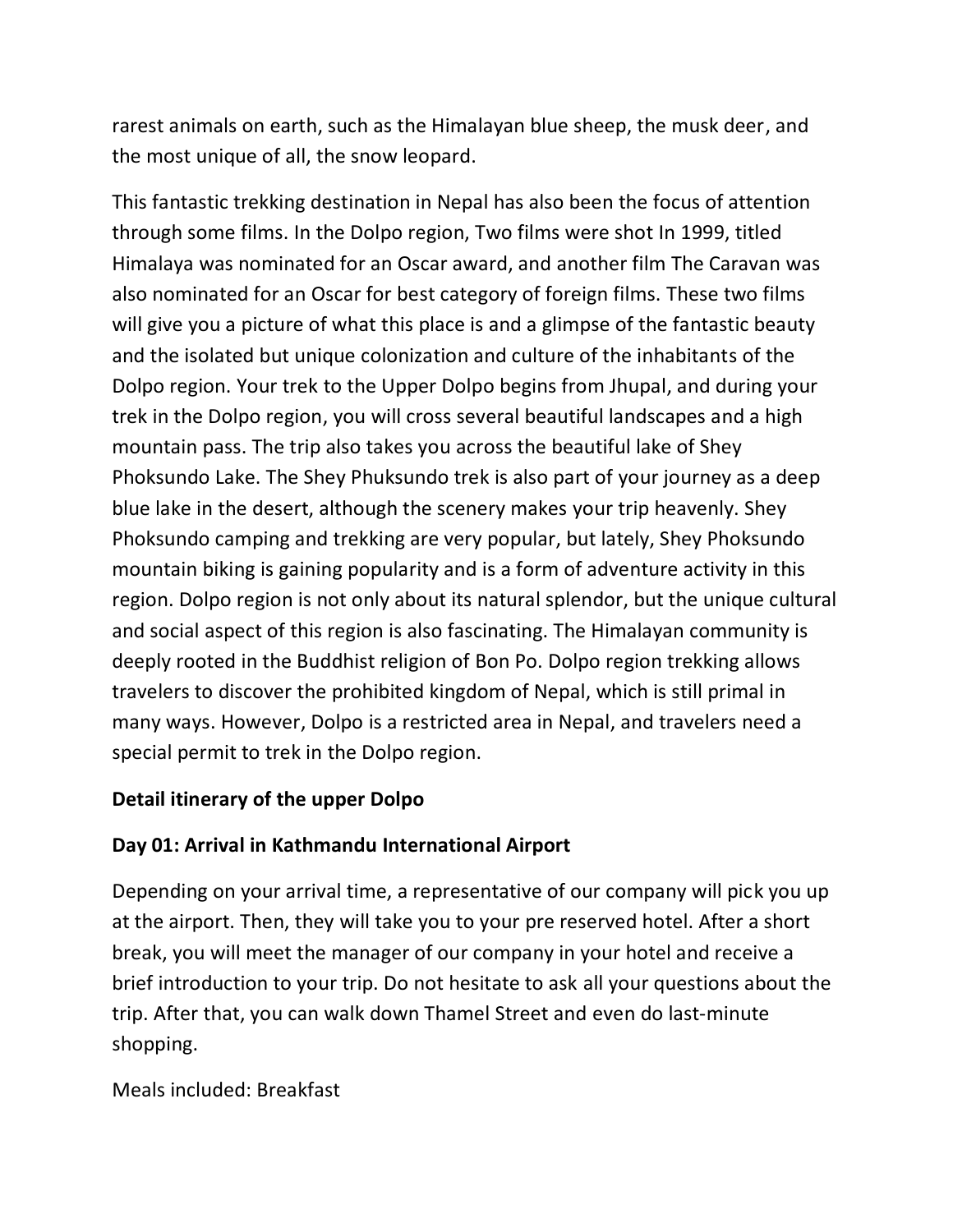## **Day 02: Guided tour of Kathmandu valley and preparation for the trek**

Today, after having breakfast, you start a journey of some of the most Spiritual and historical site inside Kathmandu. These attractions are considered UNESCO World Heritage Sites, including historical Kathmandu Durbar Square, the holy Hindu temple Pashupatinath, the famous Swayambhunath (monkey temple) and the Buddhist shrine (Bouddhanath) considered one of the largest stupas in Asia.

Meals included: Breakfast

### **Day 03: Flight Kathmandu to Nepalgunj: Duration 1 hour**

After our short trip to Kathmandu, we flew from Kathmandu to Nepalgunj in the western part of Nepal for an hour. Nepalgunj, a city near the border between Nepal and India, is also the gateway to Simikot, Humla. The town itself is a pretty town in Terai that highlights the cultural diversity of Nepal. In Nepalgunj, you visit the local market, the mini zoo, and the neighboring villages. Spend the night in Nepalgunj.

Meals included: Breakfast

### **Day 04: Flight from Nepalgunj to Jhuphal and hike to Dunai.**

After breakfast, you fly from Nepalgunj to Jhupal Airport. It is at the foot of the Himalayas, and you can see beautiful views of Mount Annapurna and Dhaulagiri. The flight takes about 45 minutes, and after landing, you walk approximately 2-3 hours and reach to Dunai. Dunai is the headquarter of the Dolpo area. In the afternoon, you explore the small town and camp there at night.

Meals included: Breakfast, lunch, and dinner

#### **Day 05: Trek from Dunai to Ankhe: Walking Distance 5-6 hours**

You leave Dunai, cross a suspension bridge, and turn west following a path in front of a hospital. The road climbs along the treeless valley of the Thulo Bheri valley and flows into the valley of the Phoksundo River. During your trek, you have a view of the Kagmara peak in the valley. You cross the walnut grove, the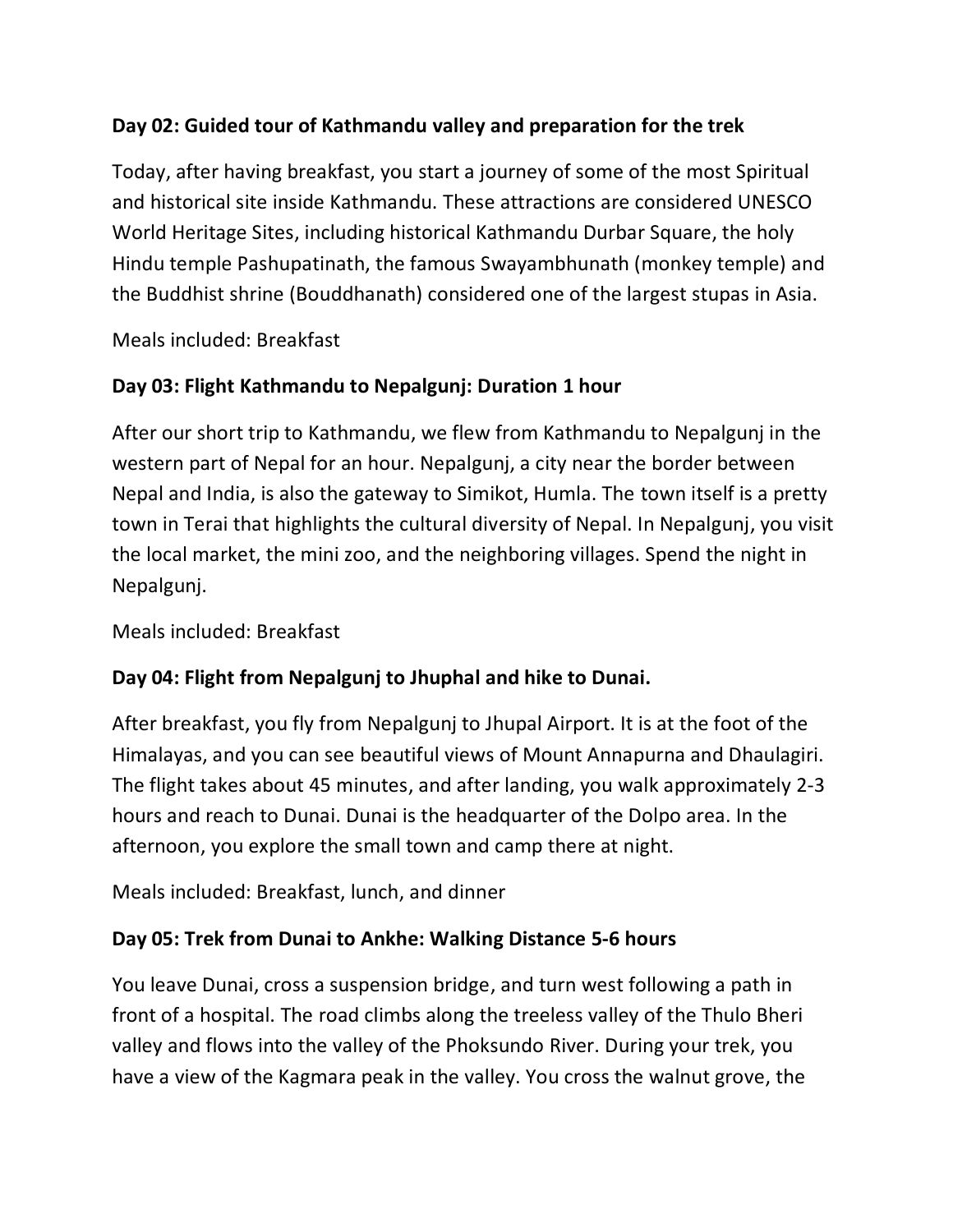villages of Dhera and Rahagaun, cross dense jungles, and finally arrive in Ankhe. Spend the night in Ankhe.

Meals included: Breakfast, lunch, and dinner

## **Day 06: Trekking from Ankhe to Sulighat: walking distance 5-6 hours.**

You will walk up and down when you go up a wooded bank and go up a steep route. The up-down can be a bit boring, but there are several streams along the way that offer a chance to cool off. Its path gradually leaves the forest and crosses the grassy hill above the river. Then it descends through the green forests and continues towards Sulighat, where it spends the night.

Meals included: Breakfast, lunch, and dinner

### **Day 07: Trekking from Sulighat to Phoksundo Lake: Walking Distance 4-5 hours**

Today, you will continue your trip along the valley flooring to the joining together of the Phoksundo and Pungmo rivers. After crossing a bridge, you walked along the west bank of Pungmo Khola. The path leads through a cedar forest before it reaches the city of Palam. From there, you go to a ridge and enjoy a comprehensive view of Lake Phoksundo. On the way, you can see a fantastic waterfall with a height of 167 meters, also known as one of the highest waterfalls in Nepal. Finally, we reach Phoksundo Lake, where we spend the night.

Meals included: Breakfast, lunch, and dinner

### **Day 08: Acclimatization day at Phoksundo lake**

Today is a well-deserved day of rest to acclimatize to Phoksundo Lake. During the day, you can take a short walk to the village of Ringmo and the Tibetan Buddhist monastery. During your short walks, you also have the opportunity to get acquainted with the local culture. The Dolpo wear homemade clothes, which are sometimes reddish, and prefer the Somba or Dhocha in the Tibetan style for shoes. Men and women often wear amulets and religious cords in coral, amber, and turquoise. You will spend the night at Phoksundo Lake.

Meals included: Breakfast, lunch, and dinner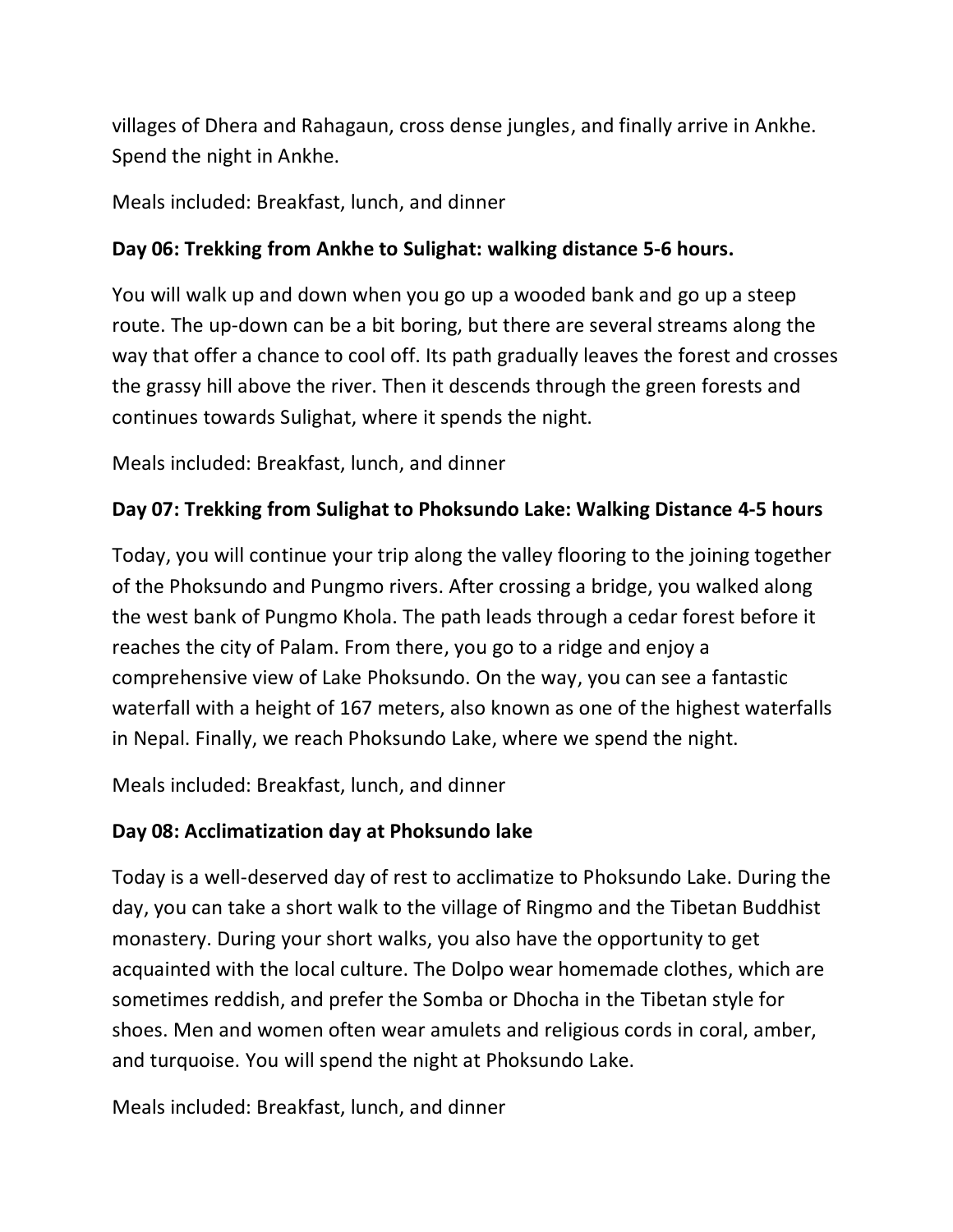## **Day 09: Trek to Phoksundo Khola: Walking distance 4-5 hours.**

Your route takes you around the upper west end of Phoksundo Lake today. On this day, you begin to enter the real desert of the Dolpo region. The path leads you through a lush meadow that opens up to the Phoksundo floodplain. You continue straight through the valley and then camp overnight when you reach the riverbank.

Meals included: Breakfast, lunch, and dinner

### **Day 10: Trek from Phoksunds Khola to Phoksundo Bhanjyang: Walking 6-7 hours**

For about an hour, you walked along a path that leads you on a flat route through a glacial valley that leads precisely north. At the confluence of Phoksundo Khola and another stream, there is wooden bridge. From there, you go northeast. A long climb leads you to a meadow of sheep, where your path leads to a steep gorge. A problematic climb leads you to another valley where you can see the Kang-La pass. You set up a camp near the intersection at a place that Peter Matthiessen called Camp Snowfields. During your hike today, you can also admire the view of Chhamlang Peak 6 and Peak 7.

Meals included: Breakfast, lunch, and dinner

### **Day 11: Trek Phoksundo Bhanjyang to Shey Gompa via Kang-La pass.**

Today's walking could be exhausting if you cross the Kang La pass. There is snow on the north side of the pass, which always makes the descent a little tricky. The slope of the pass has been quite steep for some time. After that, you gradually walked a few hours until you reached Shey Gompa Monastery. Shey Gompa is a small village with few houses and a monastery dates back to the 11th century and sits below the glass top on a grassy plain. It is also known as the spiritual heart of Dolpa. After crossing a picturesque wooden bridge, you arrive at Shey Gompa Park, where you will spend the night.

Meals included: Breakfast, lunch, and dinner

### **Day 12: Acclimatization day in the Shey Gompa**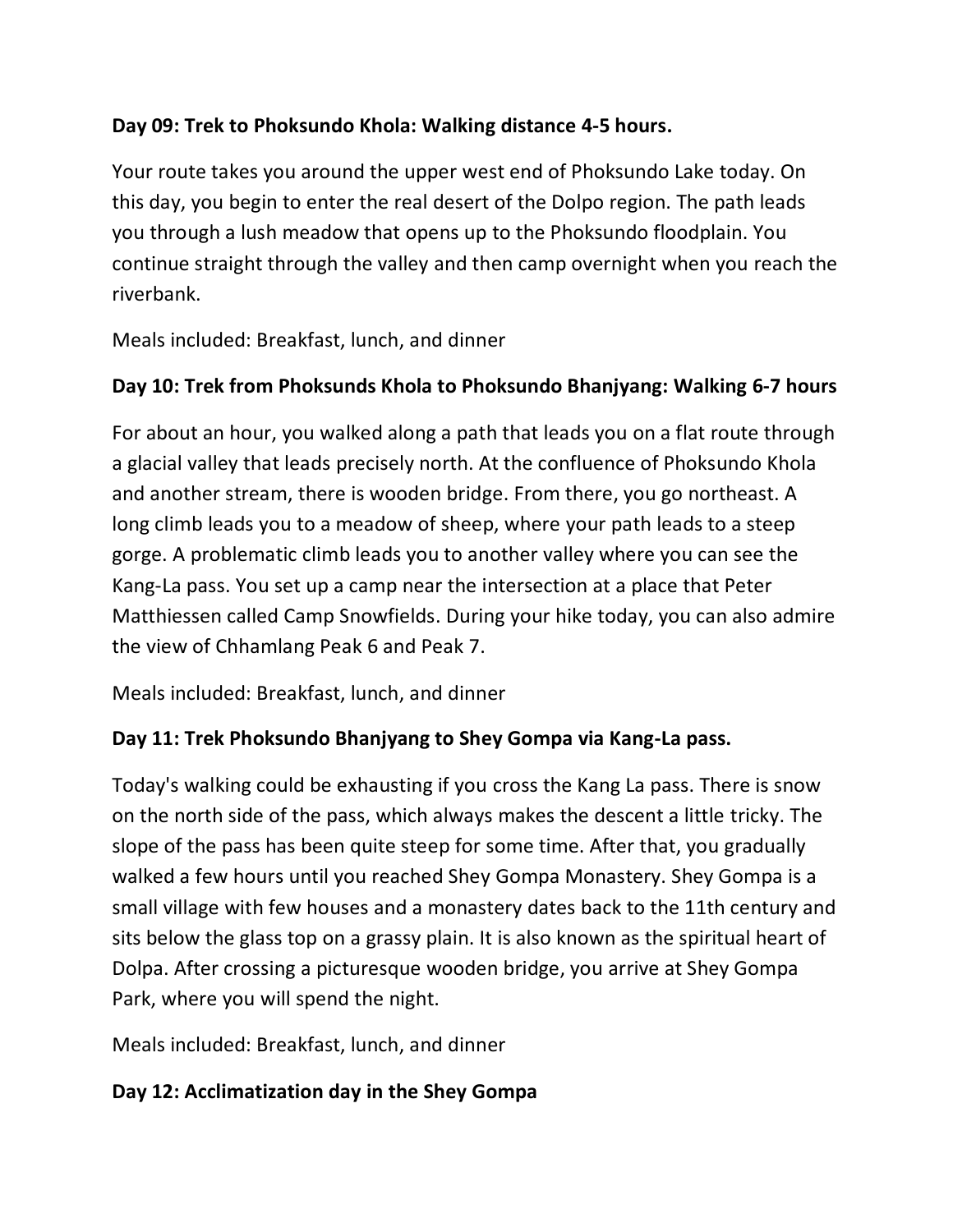The Shey Gompa Monastery was built in 1655, and It is known for its vast copper with the golden gold statue of a seated Shakyamuni Buddha. To the east of the gompa is the Crystal Mountain, one of the strangest mountains, because its deformed cliffs are covered in quartz and embedded with a variety of marine fossils. Today is another well-deserved acclimatization rest day. You spend the day walking in the village of Shey, famous for its ancient pre-Buddhist culture, Bon Po. In Dolpo, the old Tibetan way of life combines animism with the teaching of the Buddha.

Meals included: Breakfast, lunch, and dinner

# **Day 13: Trek from Shey Gompa to Namduna Gaun via Saldang La: 6-7 hours**

You start the day with a pleasant journey through the junipers that descend into a grey and stony canyon. Then, the route begins to zigzag over bare rocks and eroded earth until it finally leads you to the top of Saldang-La pass. The subsequent northward descent is long and strenuous, but yaks and sheep grazing, and nomadic tents made from yak hair are a relaxing sight. In Namduna Gaun, you visit the Namgung monastery. The red stone monster was built at the bottom of a cliff on the north wall of a gorge. Night stay at Namuda Gaun.

Meals included: Breakfast, lunch, and dinner

# **Day 14: Trek Namduna Gaun to Saldang: Walking distance 4-5 hours**

You left the village, climbed a hill, and took a long walk along the dusty and dry mountains. After 3-4 hours of steep ascent, you see the community of Saldang below you on a plateau above the Namga Khola stream. It has a striking look. Saldang is the largest city in the interior of the Dolpo region. The community stretches for almost two kilometers on an open slope and consists of five villages with about eighty well-built houses with nearly six hundred inhabitants. Saldang is a prosperous city, not only because of its agriculture, but also because of its strategic location on a trade route to Tibet. You will spend the night in Saldang.

Meals included: Breakfast, lunch, dinner

# **Day 15: Trekking from Saldang to Yangze Gompa: walking distance 4-5 hours**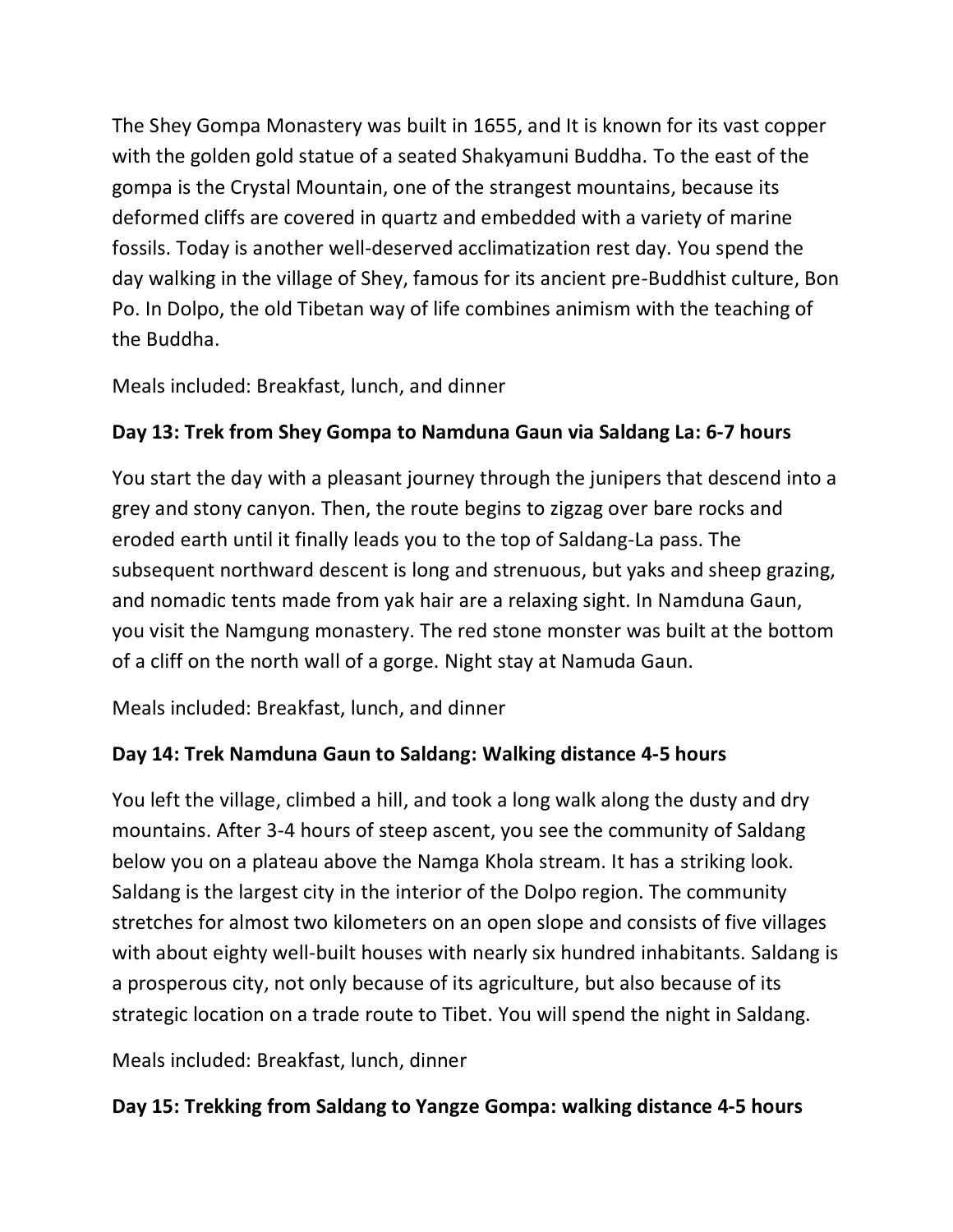From Saldang, you walk north along the Nagaon Khola in wild and dry terrain. You start your trek on a relatively gradual path with few ups and downs. On the way, you cross the villages of Marang and Ki. Then you passed a tributary of the Panzang and went east and crossed the river again before you reached the Yangze Gompa, where a former Bon Po Monastery is located. Night Stay in Yangze Gompa.

Meals included: Breakfast, lunch, and dinner

## **Day 16: Trek from Yangze Gompa to Sibu: Walking distance 6-7 hours**

Today you return to the village of Saldang, from where you walk along a river and cross the terraced fields. You will also pass the village of Namdo, which is a prosperous village in the region. The city is quite significant because it stretches for about 5 kilometers. Your walking continues a few hours down the river to camp near a small colony of Sibu.

Meals included: Breakfast, lunch, and dinner

# **Day 17: Trek from Sibu to Jeng-la Phedi: Walking distance 5-6 hours**

You walk along Nam Khong Khola for a while and cross caravans with yaks to the border Tibet. After turning to the east and walking for a while, you arrive at the confluence of two small streams. The steep path then climbs to a pasture below the Jeng La pass. You will set up camp on this beautiful meadow. Stay overnight at Jeng the Phedi.

Meals included: Breakfast, lunch, and dinner

# **Day 18: Trek Jeng-la Phedi to Tokyu Gaon via the Jeng La Pass: Walking 5-6 hours**

You get up early in the morning and start walking. It will take you two hours to reach the top of the Jeng La Pass, from where you have a breathtaking view of the north face of the Dhaulagiri massif. From there, you descend a steep path into the Tarap Valley, a fascinating valley with extensive plains of high mountains that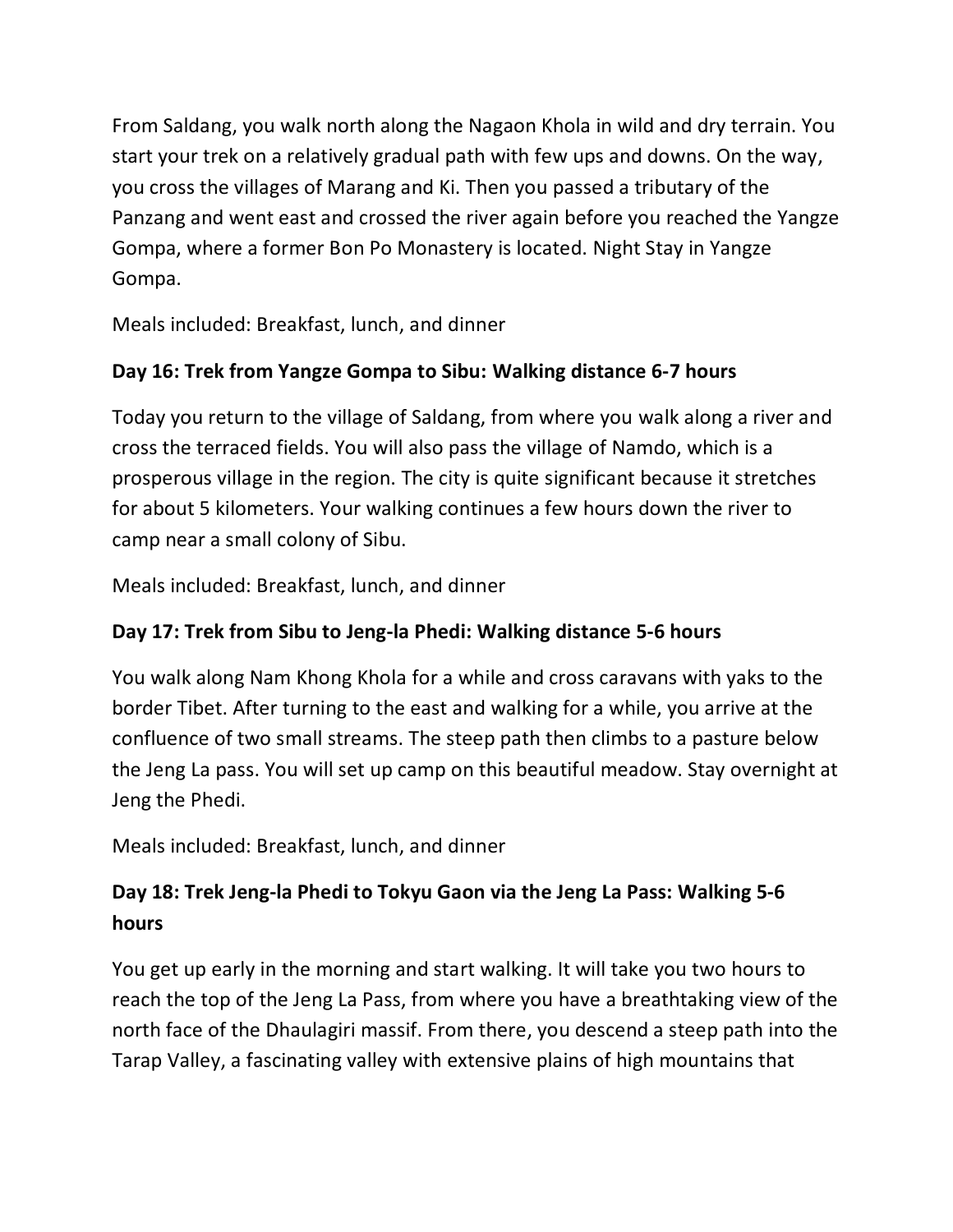extend over twenty kilometers along the Tarap Chu River. You camp near the Tokyu monastery.

Meals included: Breakfast, lunch, and dinner

## **Day 19: Trek from Tokyu to Dho Tarap: Walking Distance 4-5 hours**

Today, you walk in a flat valley with lush grassy areas on both sides of the river, which is entirely different from other parts of the Dolpo interior. There is also a swamp that is common in the Desert Mountains of Tibet and the Himalayas of Ladakh. Bon Po and the Buddhist religion are practiced in the valley. After a short walk, you arrived in Dho Tarap.

Meals included: Breakfast, lunch, and dinner

# **Day 20: Another acclimatization Day in Dho Tarap**

Today, you rest and go for a walk in the town of Dho Tarap, which is surrounded by an irregular stone wall. Your walks help you to get to know the local culture of the region. In Dho, about forty houses are divided into three groups and are built in a relaxed manner and inhabited by some Tibetans and mainly Magars, who are a hill tribe in Nepal. While you are here, you can visit a Buddhist gompa near your camp, or you can visit a Bon Po Gompa.

Meals included: Breakfast, lunch, and dinner

# **Day 21: Trek from Dho Tarap to Tarap Khola: walking distance 6-7 hours**

From Tarap, you descend into a wide valley that finally narrows in the gorge. You walk junipers and wild roses just above the tree line. During your walk, you can see flocks of blue sheep and, in the afternoon, yo arrive at the confluence of Tarap Chu and Lang Khola, a stream that flows into the Tarap River further east. You will camp in a beautiful meadow, also known as Kamakharka, and spend the night.

Meals included: Breakfast, lunch, and dinner

## **Day 22: Trek from Tarap Khola to Khanigaon: Walking distance 4-5 hours**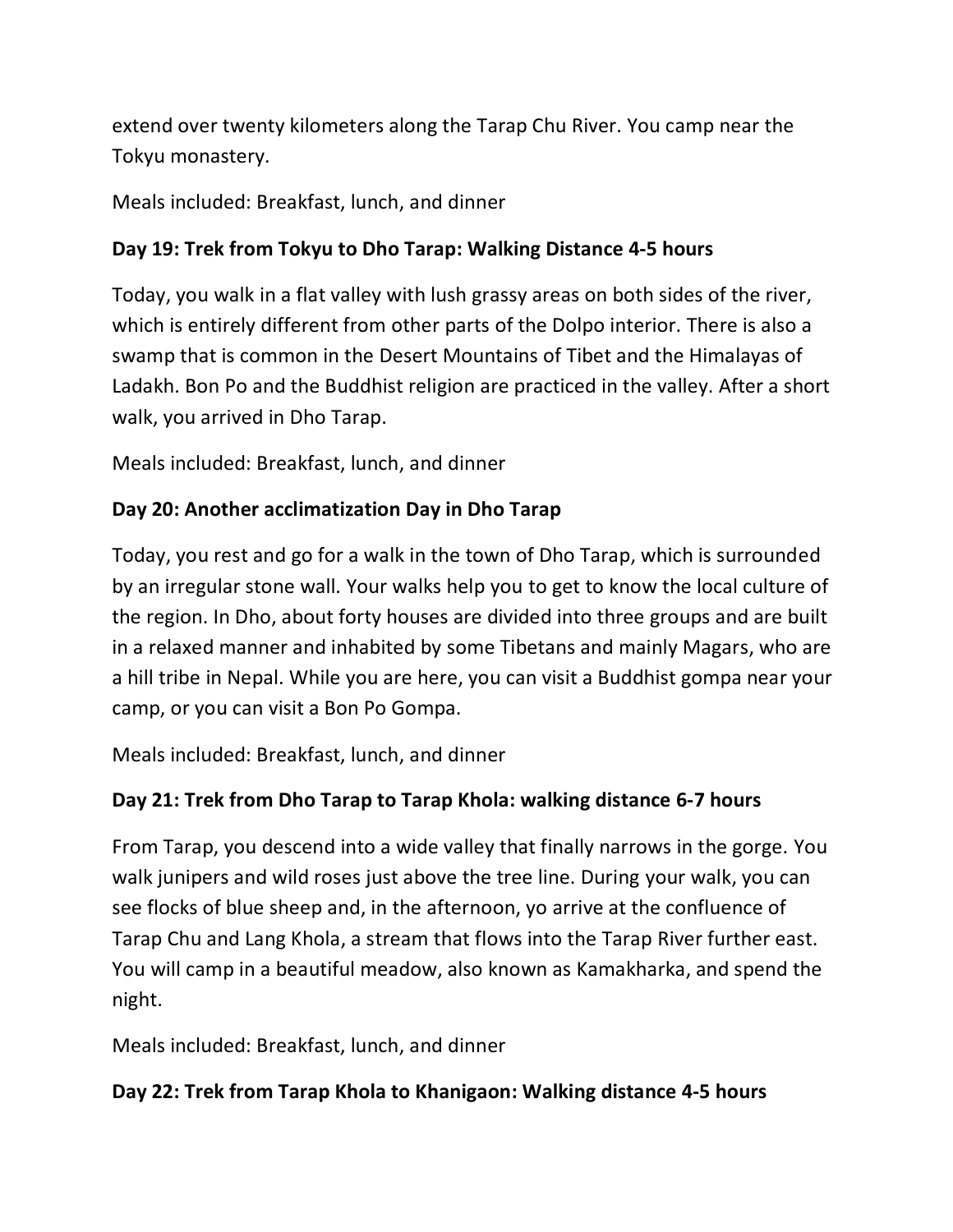Today, you descend the gorges of the Tarap River. You pass local shepherds who bring their flocks to the plains for the winter. Your walk today is as exciting as the valley narrows. This path offers incredible sensations of adventure. After arriving in Khanigaon, you will build your camp here.

Meals included: Breakfast, lunch, and dinner

## **Day 23: Trek from Khanigaon to Tarakot: Walking distance 4-5 hours**

From the camp, you follow a route that leads you to the village of Lalberi. Your road then leads through a lush forest, descends to another gorge, and continues to follow the river. After your arrival in Tarakot you can visit Sandul Gompa, which is located about 8 km east of the village at the junction of Tarap Chu and Barbung Khola. The monastery is located on a hill south of the Bheri River. Today you are camping on the Tarap Chu River below Tarakot, near the police station. Overnight in Tarakot

Meals included: Breakfast, lunch, and dinner

## **Day 24: Trek from Tarakot to Dunai: Walking Distance 5-6 hours**

You start your trek on a path behind the Bheri River before crossing a bridge near the village of Lawan. Your walk continues along the great Bheri River to Byas Gadi. From there, the path heads west on a relatively smooth road. You cross the river again near the Gaon of Lochakhola and climb Dunai for one night. Today's hike takes place mainly in a magnificent canyon with pine trees—night stay in Dunai.

Meals included: Breakfast, lunch, and dinner

# **Day 25: Trek from Dunai to Jhuphal: Walking Distance 2-3 hours**

From Dunai, you walk along the Bheri River and enjoy the magnificent scenery. On the way, you pass the Dhupichaur and Rupgad villages, as well as a temple. You continue walking through the village of Kalagaonda and Motipur before reaching the small airstrip. Spend the night in Jhuphal.

Meals included: Breakfast, lunch, and dinner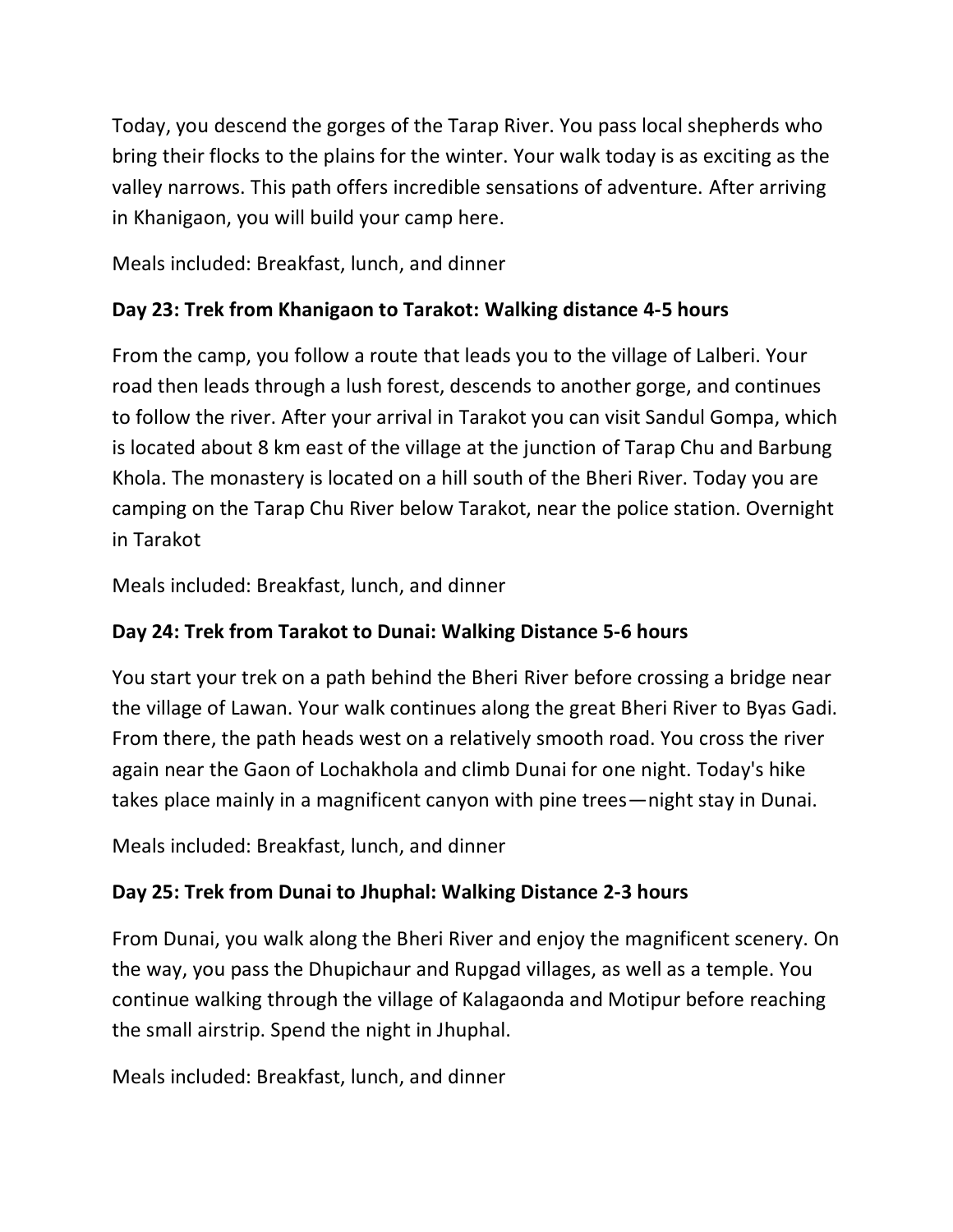## **Day 26: Flight from Jhuphal to Nepalgunj then to Kathmandu**

You fly to Nepalgunj early in the morning. The beautiful flight also gives you a fantastic aerial view of the Himalayas. Upon arrival in Nepalgunj, you took the next available flight to Kathmandu. After you arrive in Kathmandu, we return to our hotel and rest for the day.

Meals included: Breakfast.

### **Day 27: rest day in Kathmandu**

It's an extra day to explore Kathmandu city on your own. You can spend the day preparing for the next day's flight, buying souvenirs, or if there is a place in Kathmandu that you want to visit, we are happy to arrange that.

Meals included: Breakfast.

### **Day 28: Final departure**

Your Nepal trip is over, and we will pick you up from your hotel and take you to the airport approximately 3 hours before your scheduled flight.

Meals included: Breakfast.

#### **INCLUDED RATES:**

- $\div$  Pickup and delivery at the Kathmandu airport in a private vehicle
- $\clubsuit$  A three-star deluxe hotel in Kathmandu including breakfast
- $\triangleleft$  Camping during the walk
- $\cdot$  Three meals (breakfast, lunch, and dinner) during the trip
- All land transportation as per the trip itinerary.
- ❖ Domestic flight ticket fee
- Guided sightseeing tour of Kathmandu valley on private vehicle.
- $\cdot$  Entry tickets for visits to monuments according to the itinerary
- $\triangle$  An experienced English speaking guide and trekking porter
- $\cdot$  Salary, insurance, equipment, food, and accommodation for all employees.
- ❖ All necessary documents and necessary trek permit
- Medical equipment carried by your guide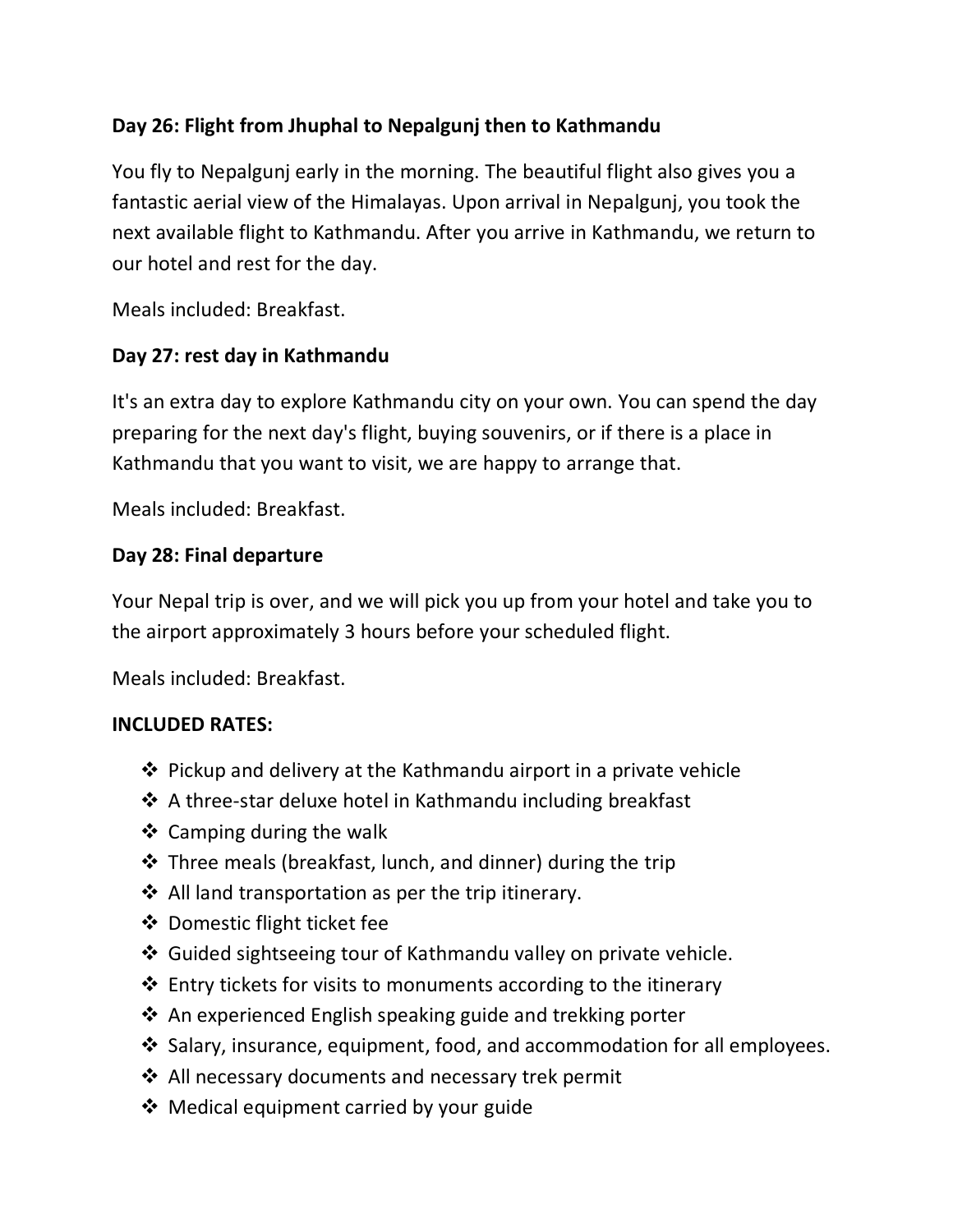❖ All Government and local taxes

### **EXCLUSIVELY:**

- ❖ Nepal entry visa fees
- ❖ Excess baggage fee
- Lunch and dinner in Kathmandu
- ❖ International air tickets
- Travel and rescue insurance
- ❖ Personal expenses (phone calls, laundry, etc.)
- $\triangleleft$  Tips for guides, porters and drivers

#### **Important note**

Your safety is of extreme importance when traveling with us. Please note that your guide has the power to modify or cancel any part of the route if it is deemed necessary for safety reasons. Every effort will be made to maintain the above itinerary; however, as this adventure involves traveling to remote mountain regions, we cannot guarantee that you will not stray from it. Weather conditions, the health of a member of the group, unforeseen natural disasters, etc., can contribute to changes in the itinerary. The leader will try to make sure the trip goes according to plan, but be prepared to be flexible if necessary.

### **Food and Accommodation**

Accommodation is included in the price of the trip, and we have booked the best luxury accommodation in a three-star hotel for three nights in Kathmandu, two nights in a hostel in Nepalgunj / Jupal, and the other nights rested comfortably in a tent. We will provide a 4-season sleeping bag and a foam mattress. We maintain standard comfort in every material, depending on the conditions required, such as Weather disasters. All hotel and camp accommodations are offered in a multibedroom and offer you a specific surcharge if a different gender is available at no additional cost. If you prefer a single room, you can request and purchase a single room paying an additional \$400.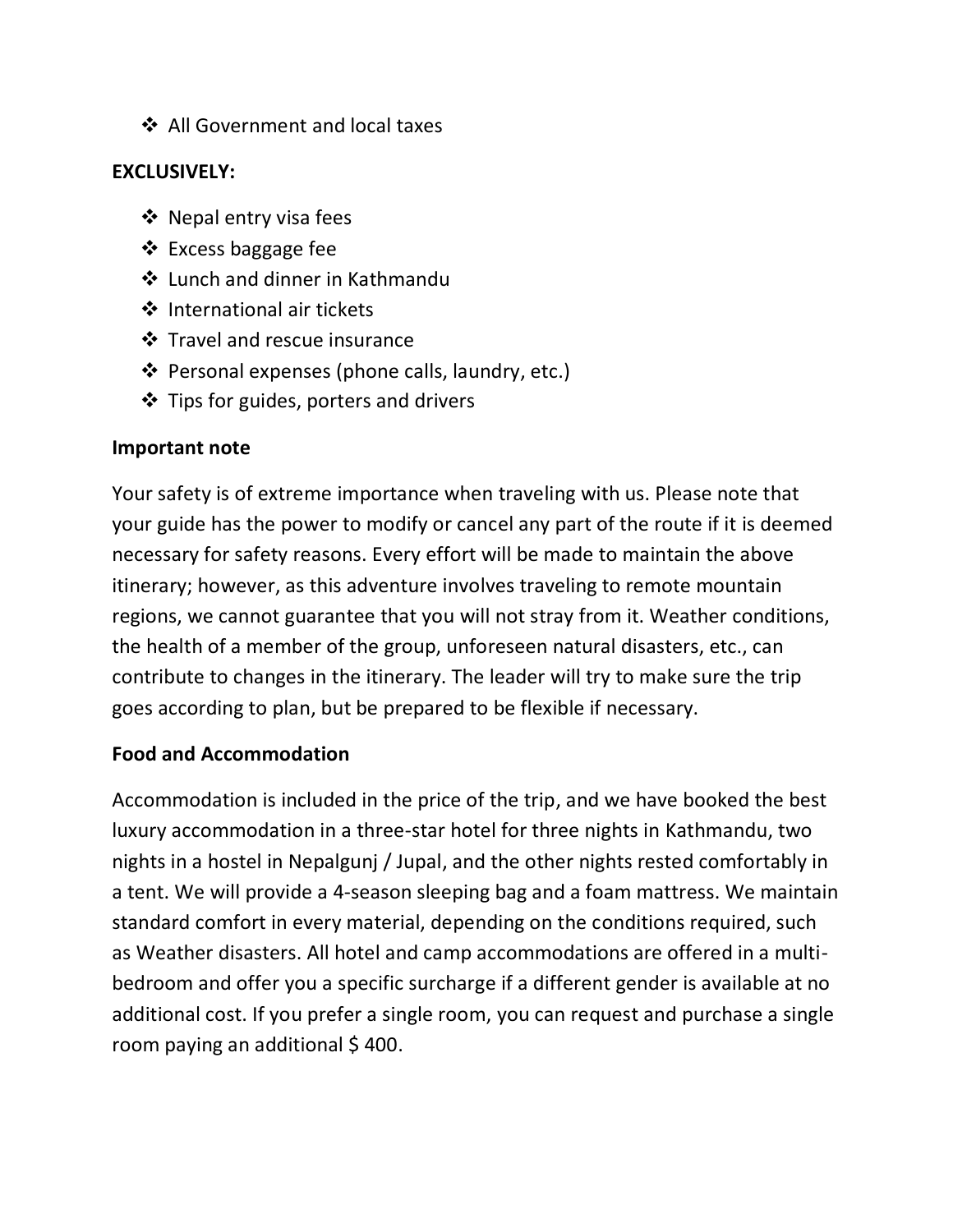We serve Breakfast in Kathmandu, and all meals (breakfast, lunch, and dinner) are during the trip. You can enjoy freshly prepared, hygienic, and nutritious full board meals prepared by our trained and experienced chef during the walk. There are authentic Nepalese and Tibetan dishes, as well as the most popular international cuisine (Tibetan, Continental, Italian, Indian, etc.).

## **Trekking guides and other staff arrangements**

The most important thing that makes this trip pleasant and unforgettable is the experienced, polite, and helpful cooks and the crew. Your journey is led only by the best and most professional leaders. All guides are carefully selected based on their experience, leadership skills, and personal skills. To support the local communities, we only employ local staff who have sufficient knowledge of the culture, ecosystem, flora, fauna, geography, and history of their regions locally.

## **Physical condition and experience requirements**

Upper Dolpo Trek is classified as a challenging trek. During such a trek, you will likely walk for 6-7 hours through steep and mountainous terrain and sometimes over high passes up to 5500 m. You will be in a remote area with extreme weather conditions on certain days. It will also be exposed to high altitude air with low oxygen levels. Therefore previous hiking experience, physical fitness and a positive attitude are essential. Regular training and jogging for a few weeks before the trip is a good idea to improve your strength and stability. Past hiking experiences are essential, but technical knowledge is not necessary for this trip. We recommend you to let us know about your health before booking the trek.

### **Travel insurance**

Travel insurance for every itinerary of our company is a condition for booking a vacation. You must have at least repatriation and emergency insurance, which must include the cost of any rescue. We suggest you read the general terms and conditions of your insurers carefully. In particular, you need to make sure that the following is covered: 1) Activity (i.e., sightseeing, hiking, or mountain climbing) 2) Maximum altitude reached during the hike 3) Helicopter evacuation in an emergency. You should understand that you are ultimately responsible for all